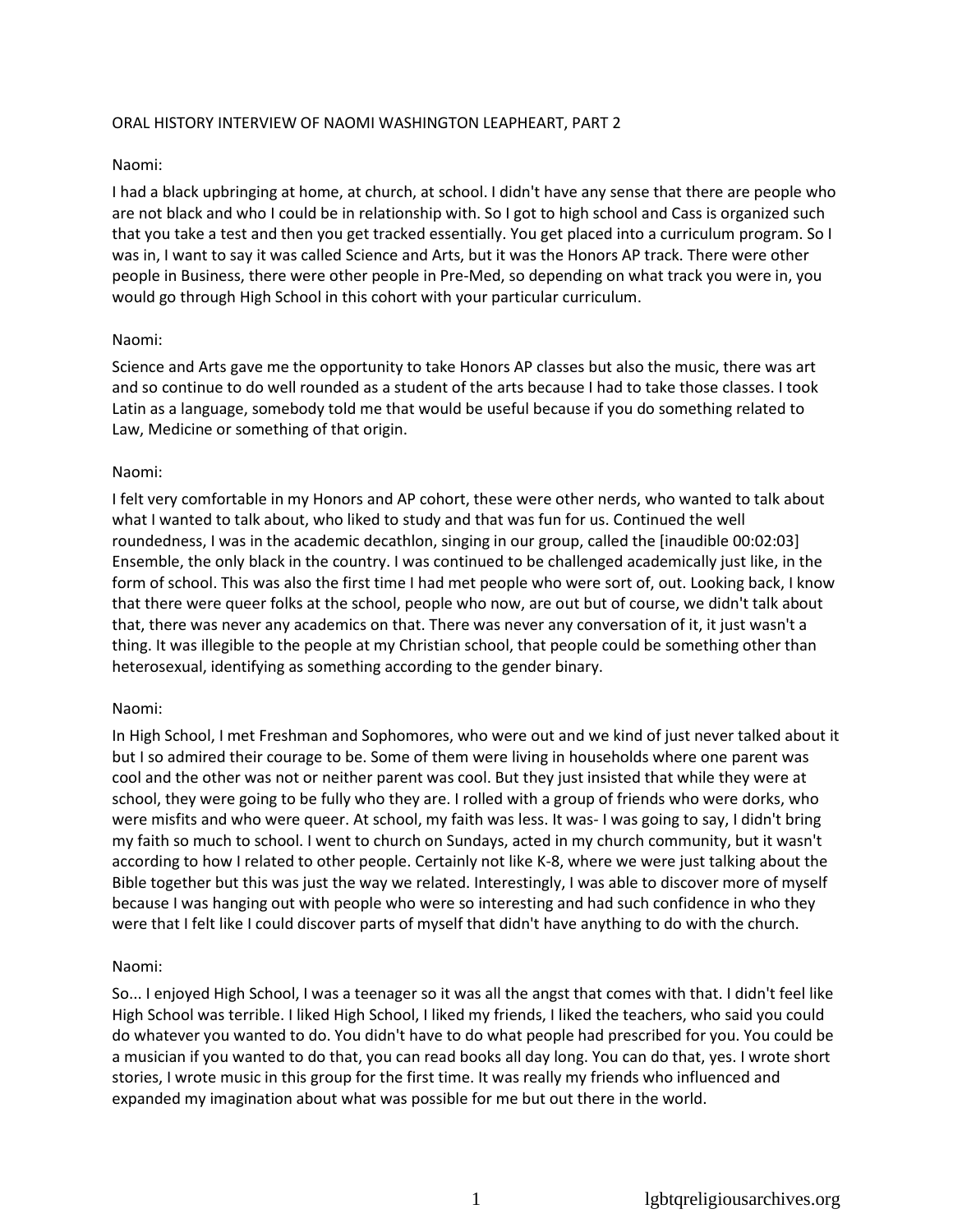# Naomi:

I read philosophy and different frameworks for viewing the world, not just the Bible. There are other frameworks and other ways of knowing beyond that and I got that in High School. I really enjoyed High School. I was also part of something called the Mosaic Youth Theater of Detroit when I got to High School. I think its internationally known now but you sign up to either be apart of the singing company or the acting company. The singing company is a well trained choir that goes around singing. The acting company does the writing of screenplays. By the end of the year we come together to put on a musical. The singers singing, the acting parts acting. So I was in that, that was very rigorous. But also, again this was full of great kids, who were out and who were in relationships and so I know that these relationships were critical to my spiritual development because I was beginning to shed some of the anti-LGBT, anti-woman, anti-sex negative, body negative ideologies that I inherited from that religious upbringing.

## Monique:

So talk now about I read you chose UPenn because of a revivalist so talk to me about that ultimate choice, when you got there, was it a good thing? Why did you choose Urban Studies as a major among the many things at an Ivy League institution?

### Naomi:

I wanted to get away from Detroit, High School had begun to crack open the possibilities in terms of exposure. I wanted to be away from Detroit, I was concerned about the money, I was concerned about being near somewhere. I think probably all the Ivy's came to visit my high school and so our guidance counselors would take students out of class to fill a classroom to speak to the representatives.

### Naomi:

So I remember getting called out of class to go hear a person from there talk and the person encouraged me to do an interview with an alum who agreed to interview prospective students and the alum was a black woman who was a doctor who lived in Detroit. So I interviewed with the black woman and I can see, I thought, what I want to be like her. That piqued my interest but again I looked at that price tag and I think I knew it was an Ivy League school but I had no sense of what that meant, I just knew Harvard and I knew Yale but I didn't know anything about the other Ivys at all so I put my application in, thinking, I'm not going to get in. So I also put my application in to the University of Michigan because Michigan is a great school. I knew I could get in I thought I could get in to Michigan and that will be my safe choice if I don't get into Penn. And I think I got in. I'm trying to think about the timing. This revivalist came in April so it was either I was waiting to hear back from Penn or I had already heard back that I got in but I had not sent in my \$200 deposit or whatever you are supposed to send in to hold your spot. And this revivalist came to do a week long revival and I saw in the bulletin that he pastored in Philadelphia and I was like "I wonder how close his church is to the school." And I don't know. So I timidly asked him one night after services. I think I had gotten in and I said I got into UPenn and I don't know anything about Penn and the city of Philadelphia and I'm really concerned that I won't have a church home while I'm away. He said "Oh my goodness Congratulations! Penn is 10 blocks from my church so when you get there," he took out something and wrote down a cell phone number and said "When you get there call this number and we will send the van to come and pick you up and take you to church." And that for me was a sign that this is where I'm supposed to be because this person comes to my church in Detroit so there is some degree of approval or relationship with people I trusted. This pastor has already told me to call when I get there and I can come to church and I don't have to find out how this is before Uber